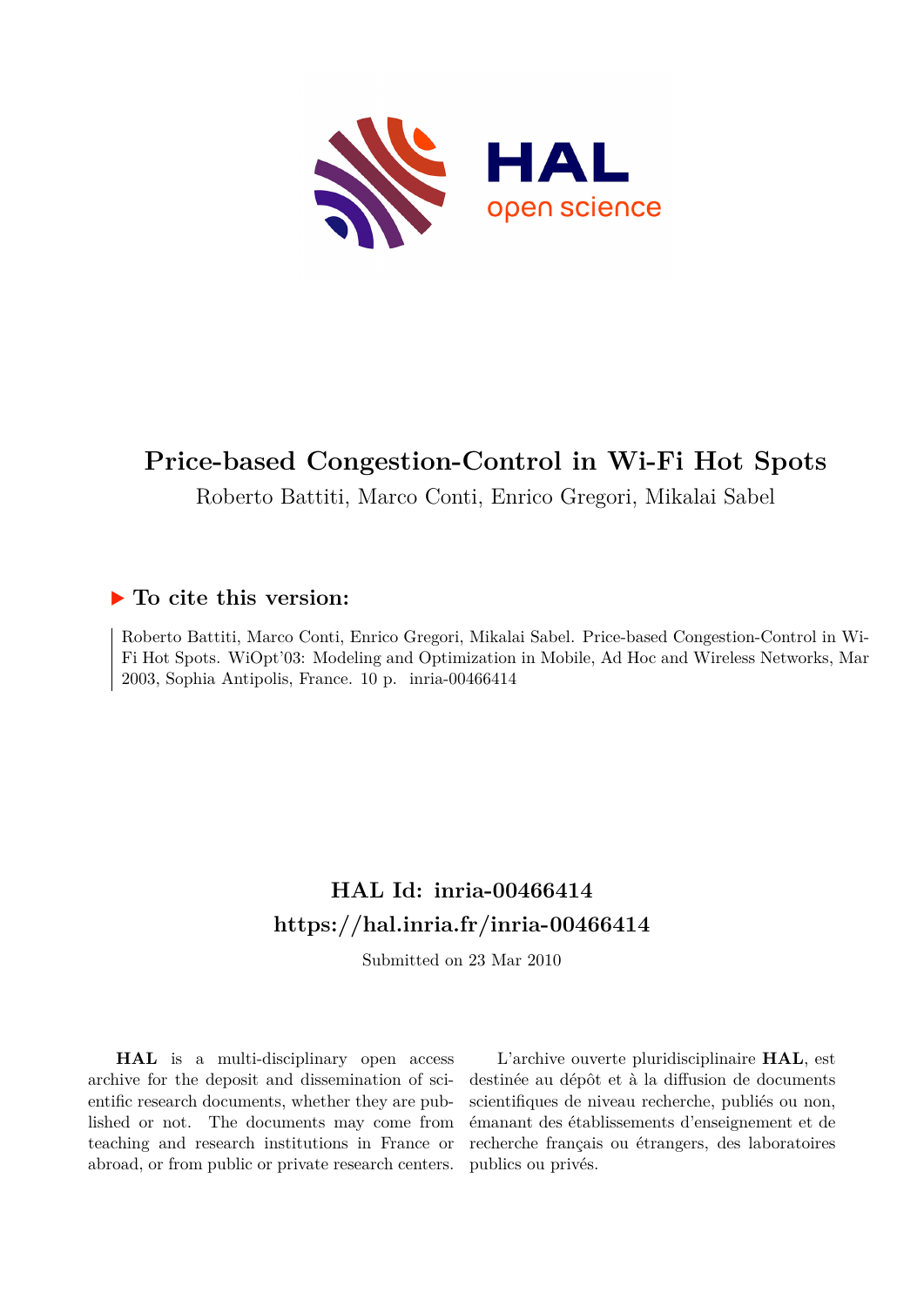## **Price-based Congestion-Control in Wi-Fi Hot Spots**

Roberto Battiti(\*), Marco Conti(\*\*), Enrico Gregori(\*\*), Mikalai Sabel(\*)

(\*) University of Trento, Dip. Informatica e Telecomunicazioni Trento, Italy {battiti, msabel}@dit.unitn.it

(\*\*) Consiglio Nazionale delle Ricerche IIT Institute Pisa, Italy { marco.conti, enrico.gregori}@iit.cnr.it

**ABSTRACT**. Wireless networks are now proliferating due to the success of the IEEE 802.11b protocol, also known as "Wi-Fi" (Wireless Fidelity). A Wi-Fi network is characterized by a set of base stations (also called access points) placed throughout the environment and connected to the traditional wired LANs. This technology allows nomadic users a broadband access to the Internet if they are in the transmission range of an access point. A new business model, named Wi-Fi Hot Spots, is now emerging to exploit the potentialities of this technology. A hot spot is a "critical" business area, e.g., airports, stations, hotels, where users can have wireless access by subscribing a contract with the hot spot operator, or with a wireless Internet service provider (WISP). Due to the random access nature of the Wi-Fi technology, if the number of users connected to the same access point increases, the QoS experienced may quickly degrade. This generates complains from the users that, as a consequence, may change their WISP. In order to be competitive, a Wi-Fi hot spot operator needs simple and effective mechanisms to control the congestion therefore guaranteeing the QoS, and (at the same time) maximizing his/her revenues. In this paper we present and evaluate a price-based policy for the access control in a Wi-Fi hot spot. Our policy, named *Price-based Congestion Control (PCC)*, controls the hot spot traffic by dynamically determining the access *cost* as a function of the current load in the hot spot. We develop a theoretical framework to compute for any load condition the access cost to maintain the hot spot in its optimal operating point, for any load condition. The effectiveness and robustness of the PCC policy has been evaluated by simulating a Wi-Fi hot spot. Both in saturated and notsaturated conditions the PCC policy provides a better channel utilization than the legacy Wi-Fi policy.

## **1. Introduction**

 $\overline{a}$ 

Wi-Fi broadband Internet access is mushrooming and competing with legacy wireless (cellular) networks to support nomadic and data-centric applications. Telecom operators and service providers are gradually changing their marketing strategies and complementing their traditional offer with Wi-Fi. To reach an efficient use of the scarce bandwidth resources, market mechanisms appropriate for the Wi-Fi technology have been proposed ([IEEE802], [IEEE11b]).

A well-designed market should encourage spectrum efficiency and innovation. The two driving forces characterizing the Wi-Fi evolution are: the low cost-barrier for a service provider to enter in the market (no expensive infrastructure is required to start with), and the emerging tendency (mainly in USA) to deregulate the spectrum environment to create a secondary wireless market [Cro02], secondary with respect to the primary cellular market.

In this work we propose a price-based policy for access control in a Wi-Fi hot spot. We consider a WLAN Operator and we investigate policies to control the traffic generated by its hot-spot users in order to maximize the revenues. The idea is to control the hot spot traffic by implementing a congestion-control pricing policy. At any given time instant, the access cost depends on the current load in the hot spot. When congestion increases, the WLAN Operator increases the access cost until some users give up transmitting. The objective is to maintain the quality of service, and to maximize the revenues.

In this paper, we assume a per-packet cost model, i.e., the user will be charged for the number of successfully transmitted and received packets. By increasing or decreasing the per-packet cost the WLAN Operator will control the number of active users and hence the congestion in the hot-spot. The aim is to drive the hot spot to operate in a status that maximizes the operator revenues and maintains the system in the most efficient state, i.e., the maximum aggregated throughput. Specifically, we identify as the *optimal operating point* of the system, the status corresponding to the maximum aggregated throughput. The rational for this choice is based on the following observations:

- when the offered load is below this point, the WLAN Operator can stimulate additional traffic, thus increasing the revenues without congesting the system;
- when the offered load is higher than this point, to maintain the same revenues of the optimal operating point, the WLAN Operator must increase the costs and thus the users have to pay more for a worse quality of service. This policy, of course, cannot be acceptable by the users that can hence migrate to another WLAN Operator implementing a more fair policy and therefore providing a better quality at a lower cost.

This research is partially supported by the Province of Trento (Italy) in the framework of the WILMA (Wireless Internet and Location Management) project (http://www.wilmaproject.org/)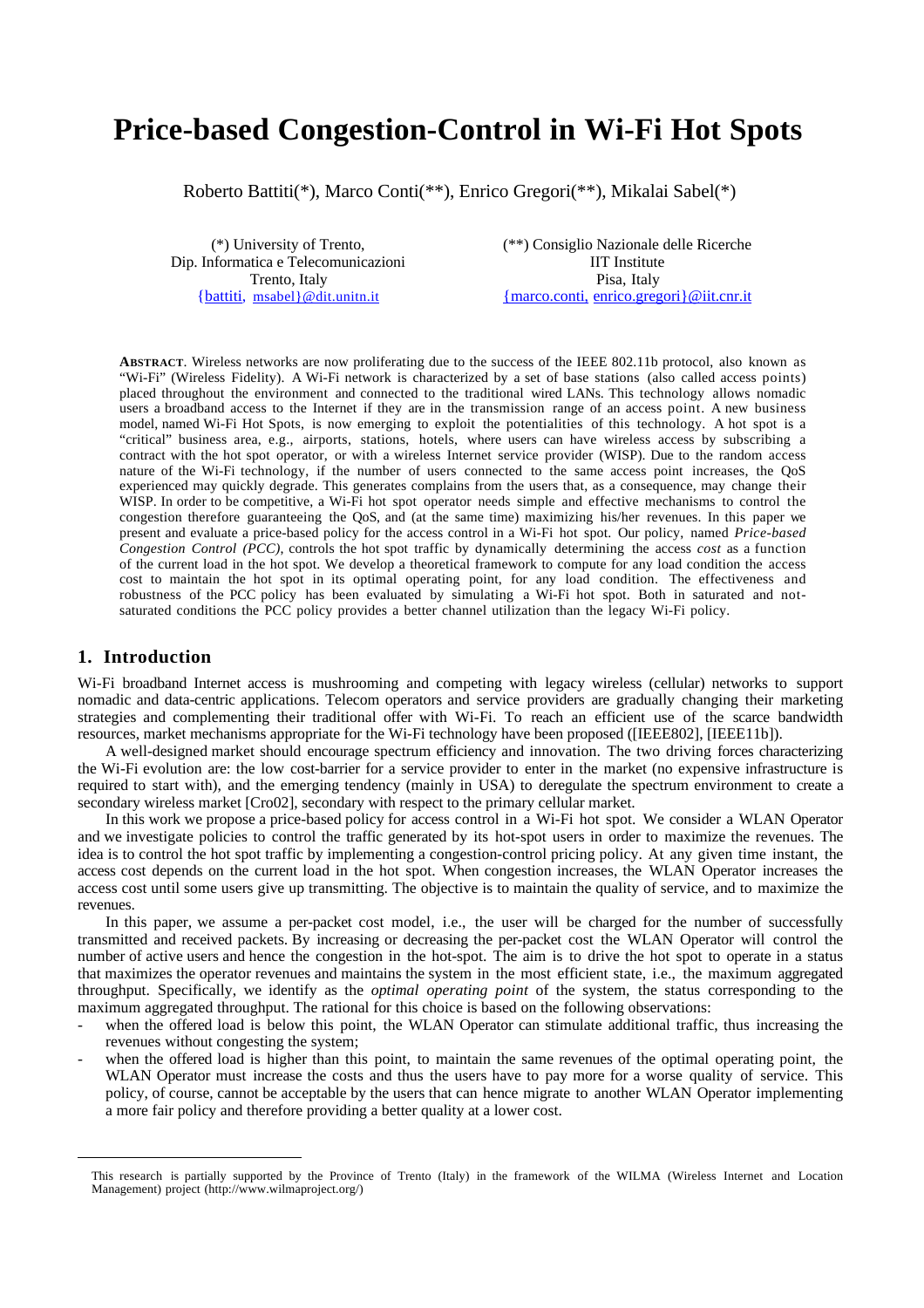For example, a simple cost model which drives the system towards the optimal operating point can be the following. The cost model has only two values: a low and constant cost, say *C*0, whenever the load is below the maximum aggregated throughput of the system, and a very high value, say C*infinite* whenever the load exceeds the maximum aggregated throughput. The flat access cost stimulates the users to access the system until it is not overloaded, while the "infinite" cost C<sub>infinite</sub> forces the users to stop transmitting when the load exceeds the offered load. Obviously, this policy needs to be refined to avoid sharp fluctuations in the offered load as all users will give up when the C*infinite* is announced. Simple mechanisms to smooth these fluctuations can be introduced. For example gradually increasing the costs, or the cost increase can be announced to subsets of randomly selected users.

In this paper we discuss a *Price-based Congestion Control (PCC)* policy that can be implemented in an 802.11 based WLAN hot-spot. To define the PCC policy we exploit some results derived in [CG02]. The cited work presents a distributed mechanism for controlling the congestion in a IEEE 802.11 network to guarantee that the system operates below the optimal operating point. Furthermore, the proposed mechanism asymptotically (with respect to the number of active stations) drives the system close to the optimal operating point. The main drawback of that approach is the requirement that all the network stations use a network interface card obtained by modifying the Wi-Fi cards. Obviously, this constraint is not acceptable in a WLAN hot spot in which the WLAN operator cannot force the use of modified Wi-Fi cards. In this paper, we exploit some of the ideas presented in [CG02] to construct a "centralized" congestion control policy that only requires additional hardware/software in the Access Point while the users adopt standard Wi-Fi cards.

The paper is organized as follows. In Section 2, we present the main Wi-Fi characteristics and summarize previous results about Wi-Fi modeling that are relevant for this paper. In Section 3, we introduce the theoretical framework of the Price-based Congestion Control policy. The performance of the PCC policy are investigated, via simulation, in Section 4.

#### **2. Wi-Fi**

Wi-Fi cards implement the IEEE 802.11b standard. The 802.11b standard extends the 802.11 standard by introducing a higher-speed Direct Sequence Spread Spectrum (DSSS) Physical Layer in the 2.4 GHz frequency band. Specifically, 802.11b enables transmissions at 5.5 Mbps and 11 Mbps, in addition to 1 Mbps and 2 Mbps supported by 802.11. On top of the DSSS physical layer, the IEEE 802.11b standard implements a MAC layer that offers two different types of service: a contention- based and contention-free service. Hereafter, we focus on the contention- based service only. This service is implemented by the *Distributed Coordination Function* (DCF). According to the DCF, before transmitting a data frame, a station must sense the channel to determine whether another station is transmitting. If the medium is found to be idle for an interval longer than the *Distributed InterFrame Space* (*DIFS*), the station continues with its transmission. If the medium is busy, the transmission is deferred until the end of the ongoing transmission, and then the backoff procedure is activated. A random interval, (the *backoff time*) is selected and used to initialize the *backoff timer.* The backoff timer is decreased for as long as the channel is sensed as idle, stopped when a transmission is detected on the channel, and reactivated when the channel is sensed as idle again for more than a DIFS. The station is enabled to transmit its frame when the backoff timer reaches zero.

To guarantee fair access to the shared medium, a station that has just transmitted a packet and has another packet ready for transmission must perform the backoff procedure before initiating the second transmission.

The backoff time is slotted: its value is an integer number of slots uniformly chosen in the interval (0, *CW*-1). *CW* is defined as the Backoff Window, also referred to as *Contention Window*. At the first transmission attempt *CW*=*CWmin*, and it is doubled at each retransmission up to *CWmax*. In the 802.11b standard *CWmin* and *CWmax* are 32 and 1024, respectively. Obviously, it may happen that two or more stations start transmitting simultaneously and a collision occurs. In the CSMA/CA scheme, stations cannot detect a collision by hearing their own transmissions (as in the CSMA/CD protocol used in wired LANs). Therefore, an immediate positive acknowledgement scheme is employed to ascertain the successful reception of a frame. In detail, upon reception of a data frame, the destination station initiates the transmission of an acknowledgement frame (ACK) after a time interval called *Short InterFrame Space* (SIFS). The SIFS is shorter than the DIFS in order to give priority to the receiving station over other possible stations waiting for transmission. If the ACK is not received by the source station, the data frame is assumed to have been lost, and a retransmission is scheduled. The ACK is not transmitted if the received packet is corrupted. A Cyclic Redundancy Check (*CRC*) algorithm is used for error detection. After an erroneous frame is detected (due to collisions or transmission errors), a station must remain idle for at least an *Extended InterFrame Space* (EIFS) interval before it reactivates the backoff algorithm. Specifically, the EIFS shall be used by the DCF whenever the physical layer has indicated to the MAC that a frame transmission was begun that did not result in the correct reception of a complete MAC frame with a correct CRC value. Reception of an error-free frame during the EIFS re-synchronizes the station to the actual busy/idle state of the medium, so the EIFS is terminated and normal medium access (using DIFS and, if necessary, backoff) continues following reception of that frame. A MAC data frame contains the control information (hereafter denoted as *MAChdr*), a variable length *data payload*, which contains the upper layers data information, and the CRC field. The MAC<sub>hdr</sub> contains the MAC addresses in addition to other control information.

The values for the protocol parameters are summarized in Table 1, where  $\tau$  is the air propagation time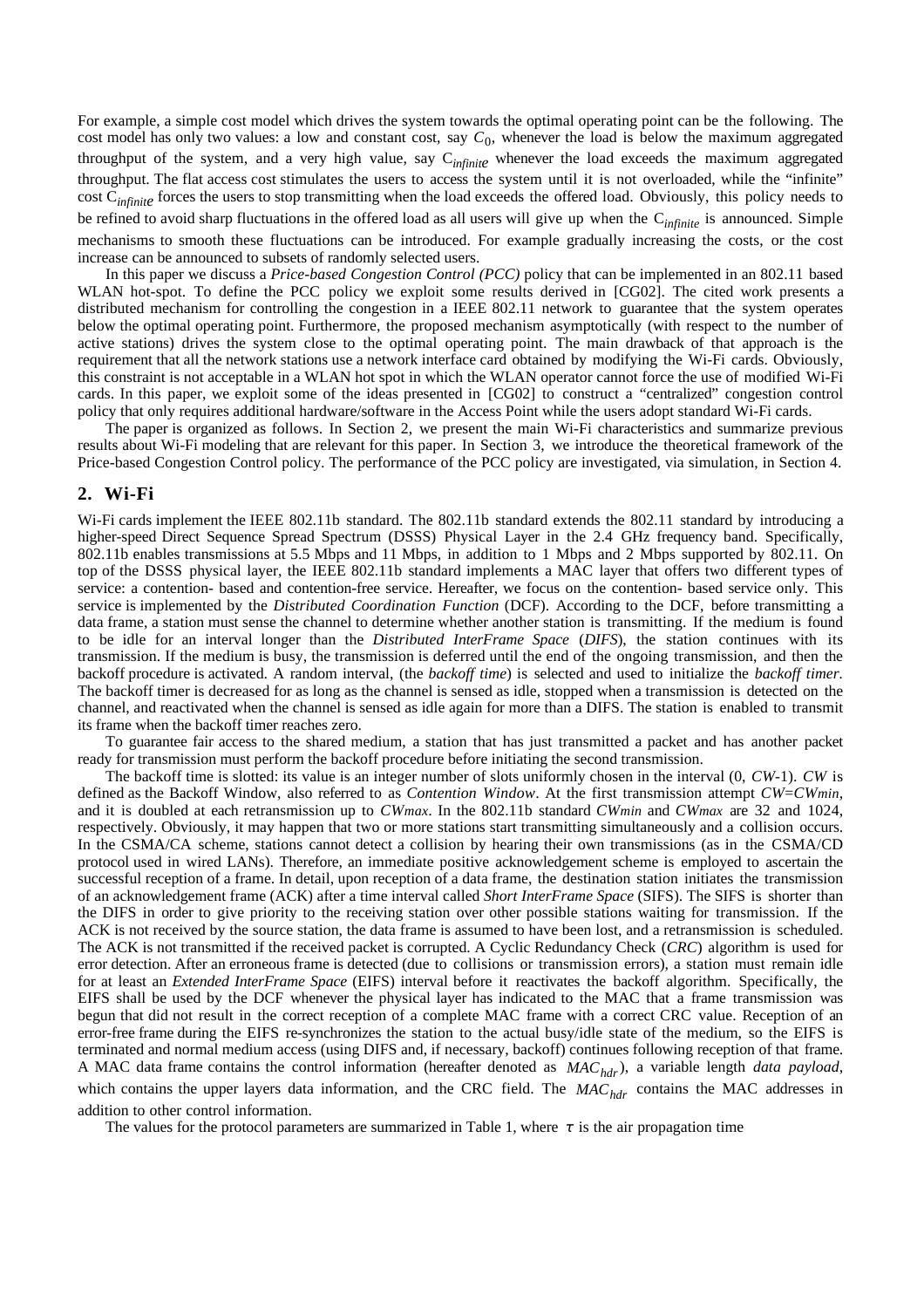| $Slot$ Time  | τ            | $MAC_{hdr}$                  | <i>CRC</i>                   | Bit Rate(Mbps)  |
|--------------|--------------|------------------------------|------------------------------|-----------------|
| $t_{slot}$   |              |                              |                              |                 |
| $20 \mu$ sec | 1 usec       | 240 bits<br>$(2.4 t_{slot})$ | 32 bits<br>$(0.32 t_{slot})$ | 1, 2, 5.5, 11   |
| <b>DIFS</b>  | <b>SIFS</b>  | ACK                          | $CW_{MIN}$                   | $CW_{MAX}$      |
| $50$ usec    | $10 \mu$ sec | 112 bits                     | 32 $t_{slot}$                | 1024 $t_{slot}$ |

**Table 1. IEEE 802.11b parameter values.**

## **2.1 Wi-Fi Modeling**

The behavior of a IEEE 802.11 network can be closely approximated by an equivalent *p-persistent IEEE 802.11* protocol [CCG00]. A *p-persistent IEEE 802.11* protocol differs from the standard protocol only in the selection of the backoff interval. Instead of the binary exponential backoff used in the standard, the backoff interval of the *p-persistent IEEE 802.11* protocol is sampled from a geometric distribution with parameter *p*. In that paper it is also shown that the *p*persistent IEEE 802.11 protocol closely approximates the standard protocol (at least from the protocol capacity standpoint) if the average backoff interval is the same. This is obtained when the following equation holds:

$$
p = 1/(E[B] + 1) \tag{1}
$$

where  $E[B]$  is the average backoff interval.

Due to its memory-less backoff algorithm, the *p*-persistent IEEE 802.11 protocol is suitable for analytical studies. By exploiting the similarity of this protocol with the standard one, the analytical results derived from the *p*-persistent model can be used to infer the behavior of the standard protocol.

In this section, we assume a system with a variable number, M, of active stations accessing the channel according to the *p*-persistent IEEE 802.11 protocol. The stations transmit messages whose length (expressed as number of 802.11 time slots) is a random variable *L* with average *l*.

The behavior of the 802.11 channel access scheme can be described as a sequence of *virtual transmission times.* A virtual transmission time is the interval between two successful transmissions and, as shown in Figure 1, it includes a successful transmission and may include several collision intervals and idle periods.<sup>1</sup>

- In the following we use the following notation:
- $I$ *dle*  $\mu$  p is the number of consecutive empty slots;
- *Coll* is the time the channel is busy due to a collision given that a transmission attempt occurs, also referred to as *collision interval* (see Figure 1). Obviously, *Coll* is equal to zero if the transmission attempt is successful, otherwise it is equal to the collision length;
- $t_{slot}$  is the time duration of a time slot;

 $\overline{a}$ 

 $E[\ ]$  denotes the average operator, i.e., given a random variable *X*,  $E[X]$  is its average;



**Figure 1: Structure of a virtual transmission time**

By exploiting the analytical tractability of the *p-persistent IEEE 802.11* the following property, relevant for defining our congestion pricing policy, was proved ([CG02], [BCG02]):

Lemma 1. *For M* >> 1 *and l* > 1 *the optimal operating point, corresponds to the system status that satisfies the following equation:*

$$
E[dde_{-}p] \cdot t_{slot} = E[Coll] \tag{2}
$$

<sup>&</sup>lt;sup>1</sup> It is worth noting that, hereafter, the channel idle period that follows a collision (at least a DIFS), and the SIFS, ACK and DIFS intervals that follow a successful transmission are counted as overheads associated to a collision or to a successful transmission.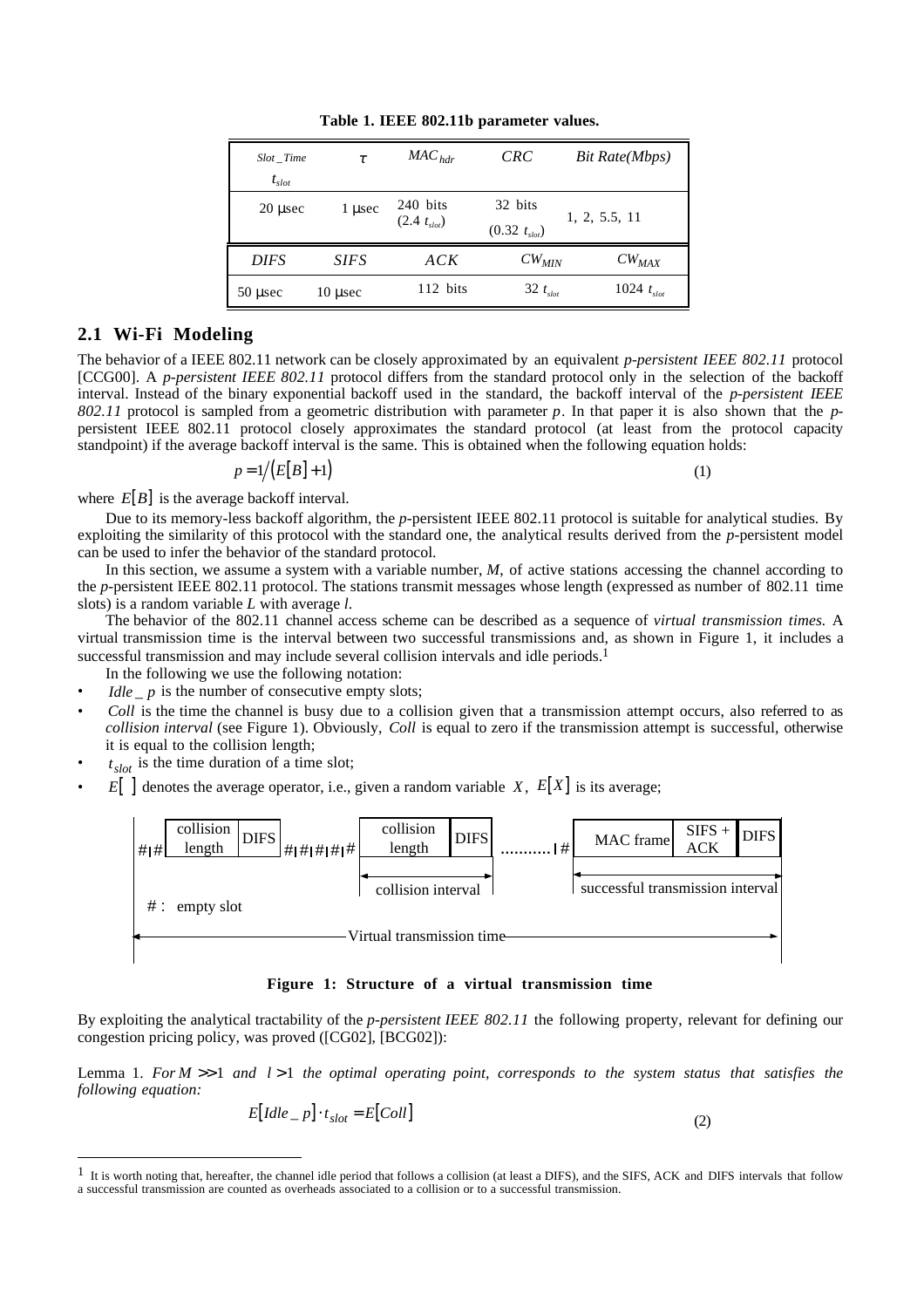Closed form expressions for the  $E[Idle_p]$  and  $E[Coll]$  in a *p-persistent IEEE 802.11* with *M* active stations are derived (by exploiting classical probabilistic arguments) in [CCG00a]. The formulas indicate that the optimal operating point is a function of the number of active stations (*M*), the length of transmitted packets, and the average congestion window (i.e., the *p* value). Therefore, by fixing the *p* value, and the length of transmitted packets, it is possible to determine the number of stations that must be active (in a hot spot) in order to maintain the system in the optimal operating point. Therefore, Equation (2) provides an effective tool that can be used by the Access Point to control the congestion status of the network. It is worth noting that the perspective of the PCC policy is complementary to the policies developed in the previous works ([CG02], [BCG02]). In those papers *p* is a variable whose value is dynamically set, while *M* cannot be modified. On the contrary, in this paper the *p* value (i.e., the average backoff window size) cannot be controlled, while the Access Point can try to modify the value of *M* (by increasing or decreasing the transmission cost). In detail, for each network condition, the Access Point tries to drive the *M* value to the optimal operating point, say *Mopt* , that guarantees the satisfaction of Equation (2).

## **3. The Price-based Congestion Control (PCC) policy**

To simplify the presentation, we assume that the PCC policy takes its decisions (i.e., the new price to be communicated to the hot spot users) at the end of each virtual transmission time*.* However, it is also possible to implement the same policy taking as a reference other events occurring on the channel, or assuming a periodic re-computation (and announcement) of the optimal price. As shown in the Section 4, the periodic announcement is the most robust solution for PCC.

The PCC policy operates in two steps. In the first step, it identifies the percentage increase/decrease in the number of active stations in the controlled hot spot to drive the system to the optimal operating point. In the second step, the policy identifies the price level to achieve the desired increase/decrease in the number of active stations. Before presenting the PCC policy in detail, we introduce some assumptions.

- i) After each successful transmission the AP decides the transmission-cost *c* to be applied to the future transmissions. The time it takes to the AP to compute the new cost and to communicate it to the clients is assumed to be negligible.
- ii) To model the users behavior, we introduce a probability function  $P_{give\_up}(c)$ . Specifically,  $P_{give\_up}(c)$  represents the probability that a user does not accept the *c* transmission-cost announced by the AP, and leaves the network for a random time. It is reasonable to assume that  $P_{give\_up}(c)$  is monotone not decreasing, i.e., when the cost increases the probability that a user gives up increases or remain the same. The AP estimates the  $P_{give up}(c)$  from the system

history, by observing the users' reaction to changes in the price level.<sup>2</sup>

iii) We model the arrival of new customers (new clients plus the clients that make a new attempt after a give-up period) in the hot spot through a Poisson process, with rate  $\lambda$ .  $\lambda$  is estimated by applying a moving window estimator to the recent history of the system.



**Figure 2: PCC policy behavior**

#### **Step 1. Percentage increase/decrease in the number of active stations**

 $\overline{a}$ 

The behavior of the PCC policy is shown in Figure 2. As mentioned before, PCC operates at the end of each virtual transmission time. As shown in Figure 1, this time interval (from the channel status standpoint) consists of one or more

 $P_{\text{circ}}$  *up* (*c*) can be computed offline by exploiting the statistics collected on a daily (or longer) basis.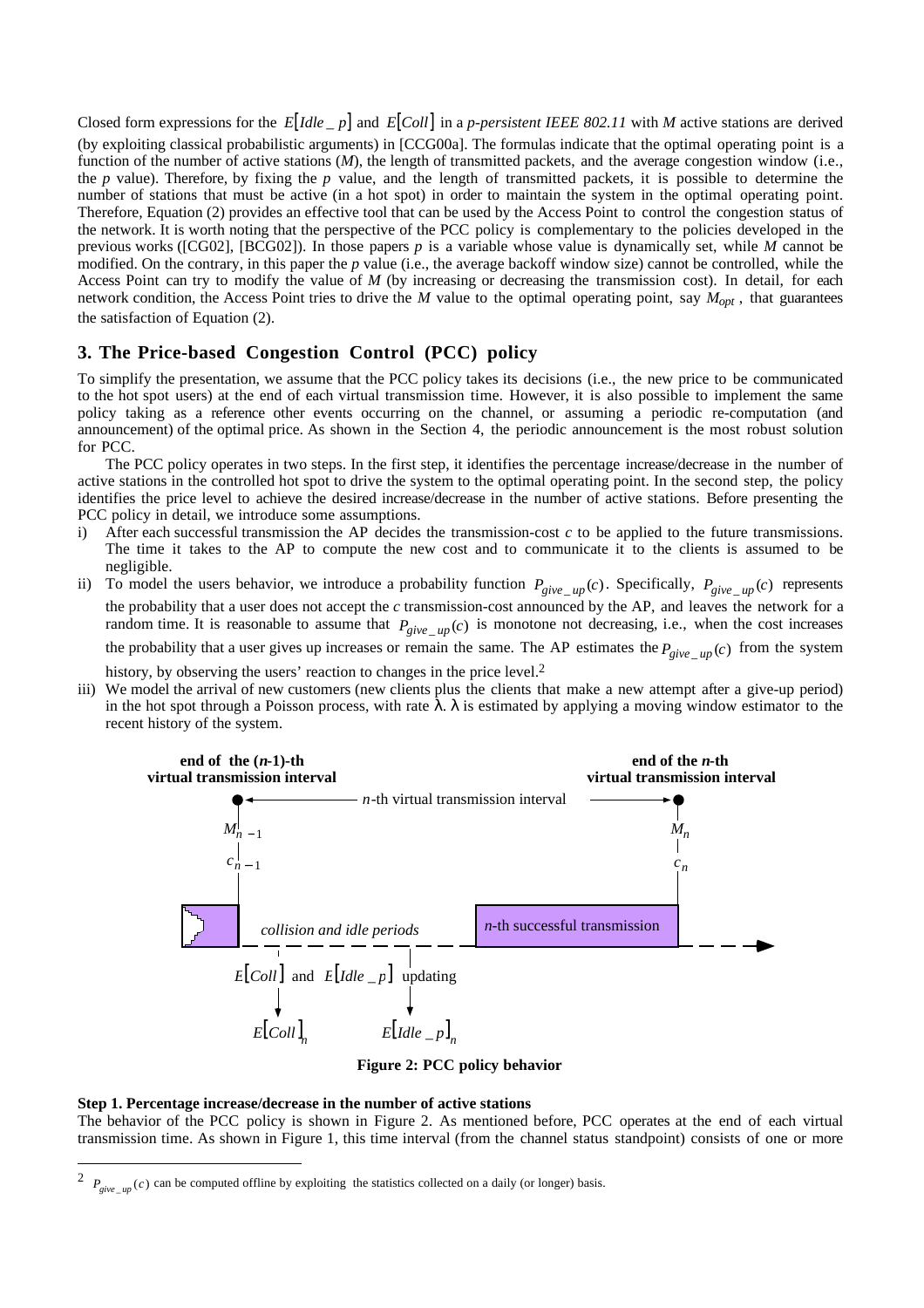idle periods, and one or more busy periods. An idle period is made up of consecutive idle slots, while the busy period is an interval in which the channel is busy due to either a collision or a successful transmission.

To explain the behavior of the PCC policy, we focus on the end of the *n*-th virtual transmission interval. In addition, let's assume that, after computing  $E[dde_p]$  and  $E[Coll]_n$ , Equation (2) does not hold. Hence, the aim of PCC is to estimate the desirable number of stations that should be active in the future in order to equate the collision and idle costs. Specifically, we denote with  $M<sub>n</sub>$  the number of active stations that will guarantee (in the future) the balance between the idle-period length, and the collision cost, thus satisfying Equation (2).

By assuming that  $M_n$  stations will be active in the future, by applying the Taylor formula to the closed formulas, we can express  $E[Idle_p]_{n+1}$  and  $E[Coll]_{n+1}$  as follows<sup>3</sup> ([BCG02], [CG02]):

$$
E[dde_{-}p]_{n+1} \approx \frac{1 - p \cdot M_n}{p \cdot M_n} , \quad E[Coll]_{n+1} \approx l \cdot \frac{p \cdot M_n}{2} \quad (3)
$$

where *l* is the average collision length (in time units) given that two stations collide.

By exploiting (3), PCC increases or decreases the *M* value to have  $E[Idle_p]_{n+1} = E[Coll]_{n+1}$ . The following lemma directly defines  $M_n$ .

Lemma 2. *In a network adopting the p-persistent 802.11 access protocol, in which the message lengths {Li}, normalized to tslot , are a sequence of i.i.d. random variables, the M value corresponding to the optimal operating point is:*

$$
M_{opt} \cong \frac{\sqrt{1+2l}}{l \cdot p} \tag{4}
$$

Proof. Equation (4) is obtained by equating the expressions of  $E[dde_p]_{n+1}$  and  $E[Coll]_{n+1}$  defined by (3).

Lemma 2 provides to the AP the expression of the desirable *M* value. However, to exploit this expression the AP must have an estimate of the average backoff window size used in the WLAN (see Equation (1)).<sup>4</sup> This may be difficult to determine. To avoid this problem, in the following we present a method that computes the percentage increase/decrease of *M* without requiring any knowledge of p. To this end, we express  $M_n$  as a function of an unknown quantity x, such that

$$
M_n = M_{n-1}(1+x) \tag{5}
$$

where *x* denotes the percentage increase/decrease in the  $M_{n-1}$  value.

 $\overline{a}$ 

By using Equations (5), (3) and (2), we obtain Lemma 3. This Lemma provides a closed formula to estimate the *x* value starting from quantities that are easy to estimate.

Lemma 3. By denoting with  $E[Idle_p]_n$  and  $E[Coll]_n$  the estimates of  $E[Idle_p]$  and  $E[Coll]$  that the Access Point *has got at the end of the n-th virtual transmission interval, the percentage increase/decrease in the M value to achieve the optimal operating point is:*

$$
x = \frac{-\left(t_{slot} + 2 \cdot E[Coll]_n\right) + \sqrt{\left(t_{slot}\right)^2 + 4 \cdot E[Coll]_n \cdot t_{slot}\left(1 + E[idle\_p]_n\right)}}{2E[Coll]_n}
$$
\n(6)

Proof. By substituting (5) in the expressions of  $E[dde_p]_{n+1}$  and  $E[Coll]_{n+1}$  defined by (3), and by assuming *E*[*Idle*  $_{p}$ *]<sub>n+1</sub>* = *E*[*Coll*]<sub>*n+1*</sub>, after some algebraic manipulations, we obtain:

$$
x = \frac{-\left(t_{slot} + 2 \cdot E[Coll]_n\right) \pm \sqrt{\left(t_{slot}\right)^2 + 4 \cdot E[Coll]_n \cdot t_{slot}\left(1 + E[idle\_\, p]_n\right)}}{2E[Coll]_n}
$$
\n(7)

Equation (7) provides two possible solutions to the problem, but only the solution given by (6) is correct for the PCC policy. This can be verified by focusing on the case in which  $E[dde_p]_n$  is equal to  $E[Coll]_n$ . In this case only by applying Equation  $(6)$  we obtain the correct value  $x=0$ , as the system is already in the optimal operating point.

Once the desirable percentage increase/decrease in the *M* value, the PCC computes the cost level that must be applied in the future to stimulate/discourage the users to access the system in order to approach the desired *M* value.

<sup>&</sup>lt;sup>3</sup> The new *M* value will of course influence the future average backoff window (and hence the *p* value), hereafter we assume that the impact of the *M* change on  $p$  is negligible. The accuracy of this assumption increases with the increase of the  $\dot{M}$  value.

<sup>&</sup>lt;sup>4</sup> The AP can approximate this value with the estimate of the average backoff window size it has adopted in the past.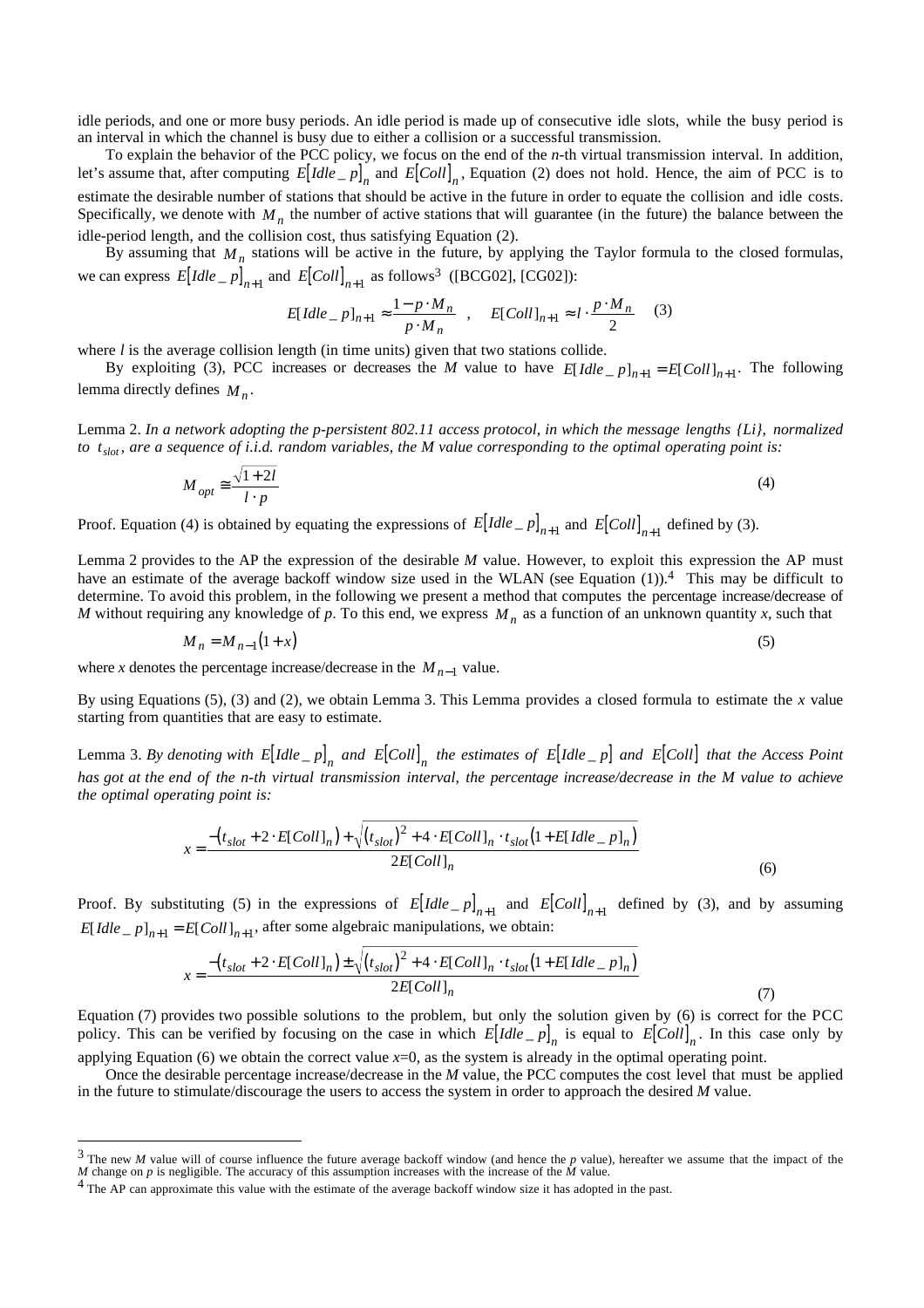It is worth noting that Equation (6) completely defines the percentage increase/decrease in the *M* value in terms of quantities that the Access Point estimates by measurements on the network. These measurements may introduce fluctuations. To avoid harmful fluctuations, smoothing factors are normally introduced. Specifically,  $E[$ *Idle*  $_{p}$ *n*  $_{n}$ , and  $E[Coll]_n$  can be computed as:

$$
E[Idle_{-}p]_{n} = \alpha \cdot E[Idle_{-}p]_{n-1} + (1 - \alpha) \cdot E[Idle_{-}p(n)]
$$
  

$$
E[Coll]_{n} = \alpha \cdot E[Coll]_{n-1} + (1 - \alpha) \cdot E[Coll(n)]
$$
 (8)

where  $\alpha$  is a smoothing factor and  $E[Idle_p(n)]$  and  $E[Coll(n)]$  are the average length of the idle periods and collision costs during the n-th virtual transmission time, respectively.

The use of a smoothing factor is widespread in the network protocols to obtain reliable estimates from the network estimates by avoiding harmful fluctuations, e.g. RTT estimation in TCP. Previous work has shown that  $\alpha = 0.9$  is a good compromise between accuracy and promptness [CCG00b]. For this reason we assume  $\alpha = 0.9$  as the default value. A similar approach can be used to avoid cost fluctuation. In this case the smoothing strategy must be modified to avoid frequent (small) modification in the transmission cost.

#### **Step 2. The cost level that stimulate/discourage new users**

In the Step 1, the AP has identified the percentage increase/decrease of *M* (i.e., *x*). In this second step, the *x* value is used to determine the transmission cost to apply for the future transmissions in order to have  $M_n = M_{n-1}(1+x)$  active stations. The basis of this analysis is given by:

$$
\lambda \cdot E[t_v]_n \cdot (1 - P_{give \_\mathit{up}(c)}) + M_{n-1} \cdot (1 - P_{give \_\mathit{up}(c)}) = M_n
$$
\n(9)

where  $E[t_v]$ <sub>n</sub> denotes the average length of the virtual transmission time and it is estimated by applying a smoothing factor,  $\alpha$ , see also Equation (8).

The rationale behind Formula (9) is the following. The first term in the left hand side (l.h.s.) of (9) represents the expected number of users that accept to start a new session if a transmission cost equal to *c* is applied. The second term in the l.h.s of (9) represents the number of active users that accept to continue their transmissions given that they will pay a cost per-packet equal to *c* for future transmissions.

With some algebraic manipulation of Equation (9) we finally obtain:

$$
P_{give\_up}(c) = \max\left\{0, \frac{\lambda \cdot E[t_v]_n - M_{n-1} \cdot x}{\lambda \cdot E[t_v]_n + M_{n-1}}\right\}
$$
 (10)

Equation (10) identifies the new *c* value, say *cnew* , to achieve the optimal operating point. To use Equation (10) the AP requires the knowledge of  $M_{n-1}$ , i.e., the current number of active stations. In principle the AP can estimate this number by observing the MAC addresses of the stations with an active session. This is a conservative estimate because it may happen that some stations are connected to the Access Point but are not currently transmitting any data. However, we can avoid this problem, and at the same time further simplifying Equation (10), by noting that the intervals between successive updating of the price are quite small (in the order of a second). Hence, the number of new stations<sup>5</sup> that connects to the access point during a measurement interval is expected to be low. Therefore, we can avoid the complexity in Equation (10) by neglecting in Equation (9) the impact of stations that will wake up in the future, and simply concentrating on optimizing the system for the current number of active stations. The impact of stations that will wake up in the next future will be taken into account in the successive price computations phases. According to this simplifying assumption, Equation (9) reduces to:

$$
M_{n-1} \cdot \left(1 - P_{give \_\mathit{up}}(c)\right) = M_n \tag{11}
$$

and by substituting (5) in (9) we obtain:

 $\overline{a}$ 

$$
P_{give \_\mathit{up}}(c) = -x \tag{12}
$$

Equation (12) provides a simple way to identify the new price without requiring any explicit knowledge of the number of the active stations. Unfortunately, (big) errors can be introduced if  $P_{give\_\mu\nu}(c)$  is not a continuous function in the range [0,1]. For example in the case in which all users have the same threshold, say  $\bar{c}$ ,  $P_{give\_up}(c)$  is:

$$
P_{give_{\mu\nu}}(c) = \begin{cases} 0 & c < \overline{c} \\ 1 & c \ge \overline{c} \end{cases} \tag{13}
$$

In this case, given a value  $x$  ( $0 \lt x \lt 1$ ), any choice of the *c* value introduces a big approximation with negative effects on the overall system behavior. If the AP announces a price *c*, such that  $c < \overline{c}$ , the system remains congested (as no station gives

<sup>5</sup> This number includes also the stations that reconnect after a give-up period.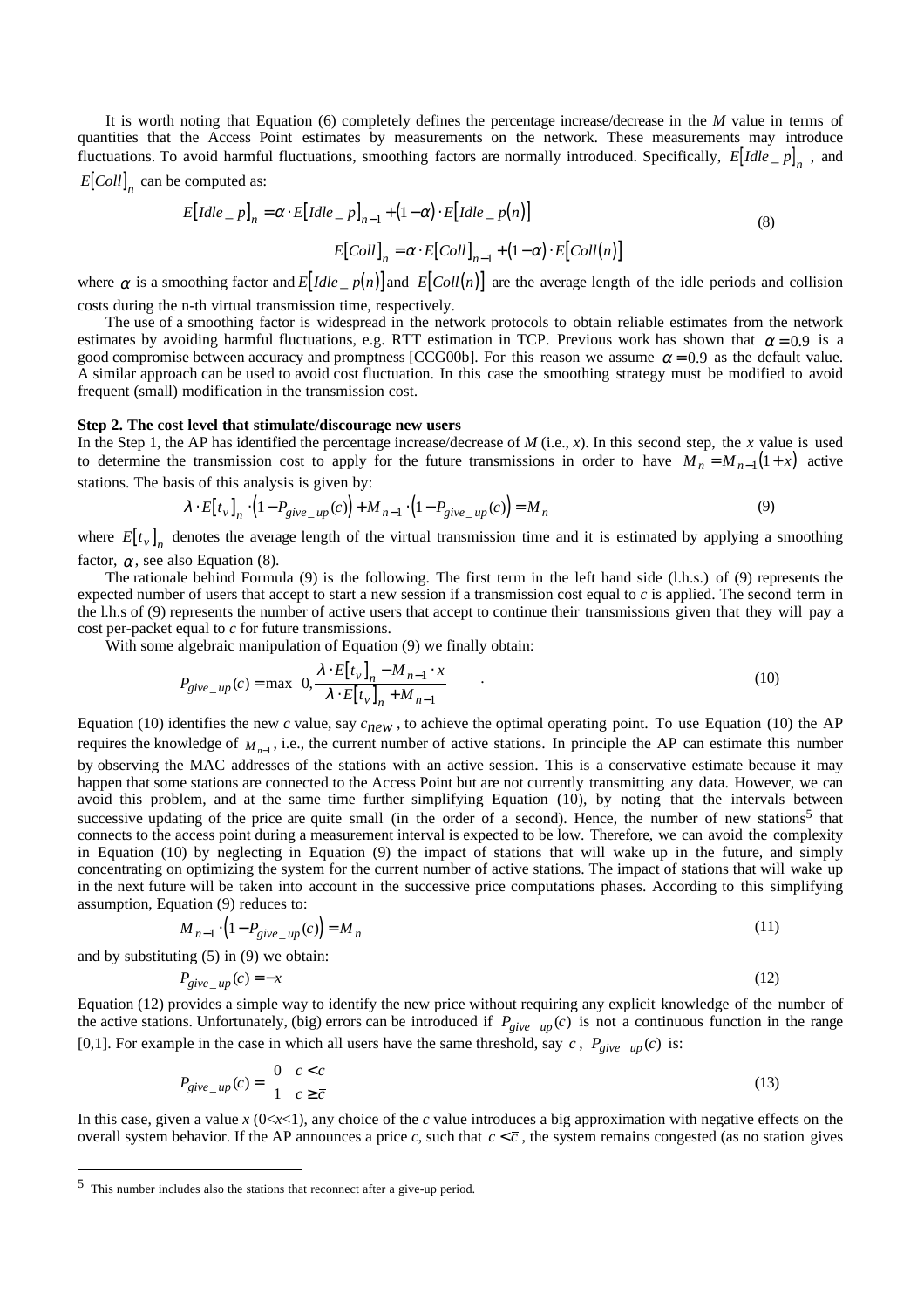up) and the QoS remains low. On the other hand, by announcing a price c, such that  $c \geq \overline{c}$ , all stations give up and the system utilization, and hence the provider revenue, drops to zero.

The problem pointed out in the previous example occurs whenever  $P_{give\_up}(c)$  is defined only for a (small) subset of the price values. Hence given a value *x* it may not exist a *c* value that satisfies  $P_{give \mu p}(c) = -x$  but we have two possible approximations,  $c_{low}$  and  $c_{up}$ , such that:  $P_{give\_\mu} (c_{low}) = -x_{low}$ ,  $P_{give\_\mu} (c_{up}) = -x_{up}$  and  $x_{low} < x < x_{up}$ .

To eliminate (or at least to reduce this error) we propose to use selective announcements to a randomly selected number of users. Specifically, the algorithm operates as follows:

- the AP selects the price  $c_{\mu}$ ;
- for each station that is currently connected, the AP announces the new price according the following probability distribution:

$$
Pr{c = c_{low}} = 1 - \frac{x}{x_{up}}
$$
, 
$$
Pr{c = c_{up}} = \frac{x}{x_{up}}
$$

For example, in the 0-1 threshold case (see Equation ()),  $x_{up} = 1$ , and if we wish to obtain a  $x = 0.40$  reduction in the number of active stations, the AP announces the high cost,  $c_{up} = \bar{c}$ , to  $x/x_{up} = 0.40$  of the stations.

This policy based on selective announcements to randomly selected stations may be questionable in a real Wi-Fi hot spot. However, the focus of this work is to provide some theoretical foundations to define price-based congestion control policies in a Wi-Fi environment. The discussion of how such a policy can be implemented in a real environment is for further studies.

In the following sections we show the effectiveness of PCC policy by simulating the performance of a Wi-Fi network with or without the PCC policy.

## **4. PCC Performance Analysis**

In this section we will extensively validate the capacity of the PCC policy to drive a Wi-Fi network close to the optimal operating point. We investigate the performance of a Wi-Fi hot spot in which there are *M* stations. A station can be either active, or in the sleep state. An active station accesses the channel whenever it has a frame to transmit. A station enters the sleep state when the AP announces a transmission price that is too high for the station to accept. Specifically, in our experiments we randomly assigned to each station a threshold for the maximum price it accepts to pay. When the price exceeds its threshold a station enters in the sleep state, and all packets in its queue are discarded. A station remains in the sleep state for an exponentially distributed random time. The average "sleep time" is the same for all stations and it is equal to 1 sec. When the station wakes up it starts to fill its queue again.

In our study, the maximum price accepted by a station is sampled from a truncated (to zero) normal distribution with average 50 and a standard deviation equal to 10, if not mentioned otherwise.

We perform two types of experiments: *saturated* and *not-saturated*. In saturated mode each station always has a nonempty queue, and therefore it is always willing to transmit. In not-saturated mode, each station generates new packets to transmit according to a Poisson distribution. The rate of the Poisson distribution is selected such that a station's bandwidth requirement is only a small fraction of the channel capacity. A large number of stations is therefore required to saturate the channel. Hence, in the not-saturated model, each station alternates between ON (i.e., with packets to transmit), and OFF (i.e., no packets to transmit) states.

The performance indices computed via simulation, have been estimated with the independent-replication technique. The deviation among the estimates achieved in the different runs are generally very small, and hence the error-bars are often not visible.

As said at the beginning of Section 3, the PCC policy may operate at different time instants. Hereafter, we analyze two different possibilities: updating at the virtual transmission time boundaries (denoted as Tv), and periodic updating (denoted as Tp). The periodic updates occur every 102.4 msec, i.e., a typical value for Wi-Fi beacon signal frequency.

### **4.1 Long packets**

The main target of this performance study is to investigate the relationship between the channel utilization and the network congestion. In our experiments, several congestion levels are simulated by running a set of experiments with different *M* values.

As explained in Section 2, the MAC data frame contains in addition to the *MAC<sub>hdr</sub>*, a variable length *data payload*,

hereafter referred to as packet. The results presented in this section are obtained with packets sizes sampled from a normal distribution with an average packet size of 1500 bytes (value typical for wired networks). The minimum packet size is 0, while the maximum size of 2130 bytes is below the limit of the Wi-Fi standard, i.e., 2312 bytes.

The effectiveness of the proposed PCC policy is shown in Figures 3 and 4. These figures show the channel utilization levels achieved by adopting the PCC system, and compare this index with the utilization levels achieved with the legacy Wi-Fi approach (*no pricing*). The results show that the PCC policy significantly increases the Wi-Fi channel utilization as the network congestion increases. Simulative runs performed in our not-saturated scenario show that for networks with less than M=15 stations the price mechanism is never active, and the performance with or without the PCC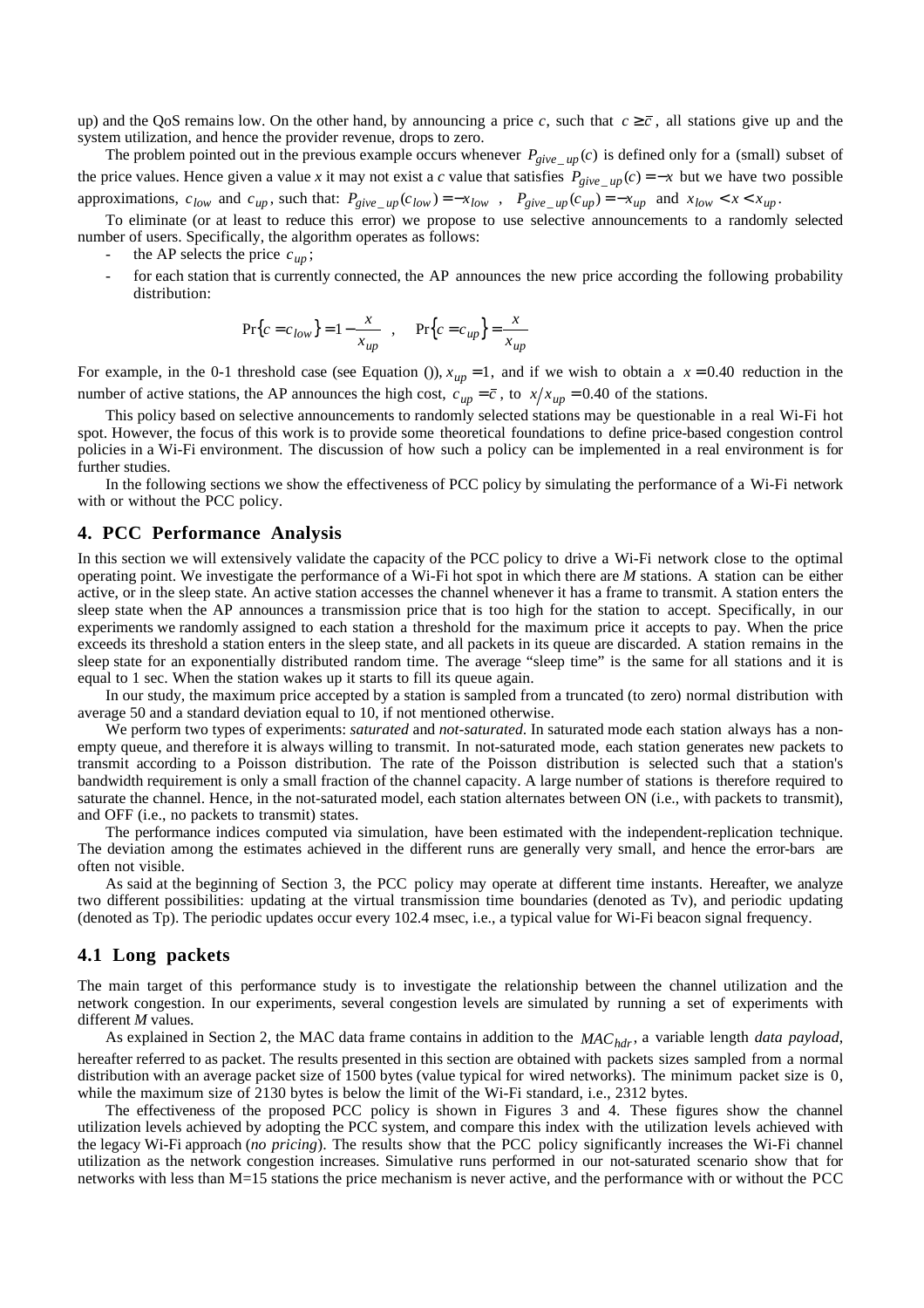policy are similar. After this congestion level, the PCC mechanism becomes more and more effective. In this case there are not significant differences between the Tv and the Tp policies. On the other hand, results under saturated conditions show interesting and relevant differences between the Tv and the Tp policies. Specifically, we observe that in few "unlucky" runs the PCC policy with the Tv updating enters in a deadlock state. In detail, for small M values, it may happen that during a run all the stations give up due the price announced by the access point. In this case, a virtual transmission interval never ends (there are no successful transmissions), and hence no new price announcement will occur. This is the reason of the very wide error-bars that appear in Figure 4 associated to Tv plots.

The deadlock problem cannot occur with the Tp updating policy, and hence in this case the error-bars are always very small.



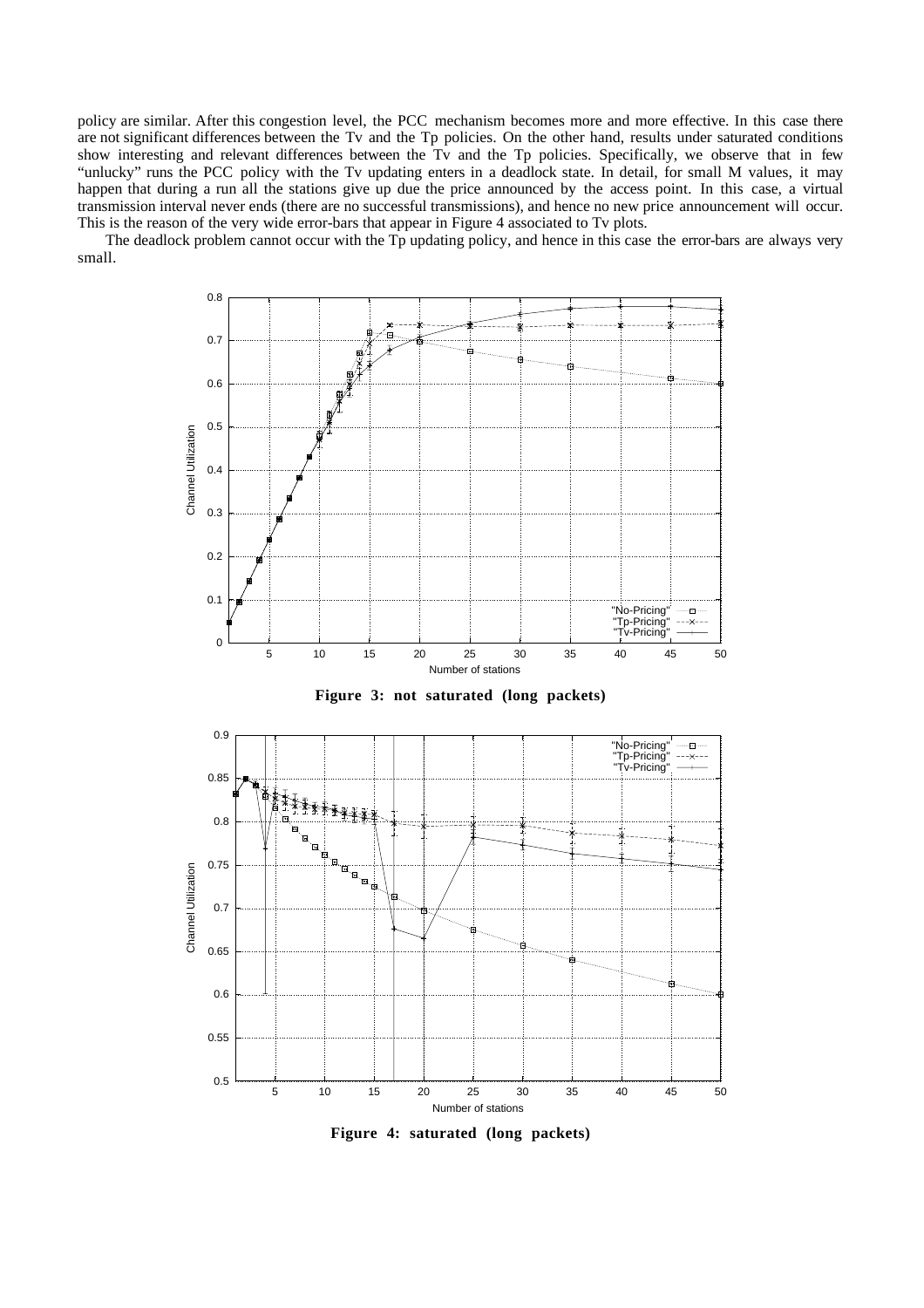## **4.2 Mixed-packets**

In the previous section we assumed a traffic made of long messages only. As shown by TCP-traffic studies [Ste 94], on a byte count basis, 90% of the traffic is made up of maximum size packets while the remaining 10% consists of very short packets. This means that, on a packet-count basis about 50% of the packets are long messages (up to 1500 bytes), and the remaining 50% are short packets 40-byte long. Hence, in a more realistic environment the message length distribution should be bimodal. For this reason, hereafter we evaluate our system by assuming a mixed distribution of the packet lengths. In detail, we assume 50% long messages and 50% short messages. Short messages have a 2-slot constant length (about 40 bytes of payload). The length of long messages is sampled from the same normal distribution used in Section 4.1.





From a qualitative standpoint, Figures 5 and 6 confirm the behavior observed with long packets, only: